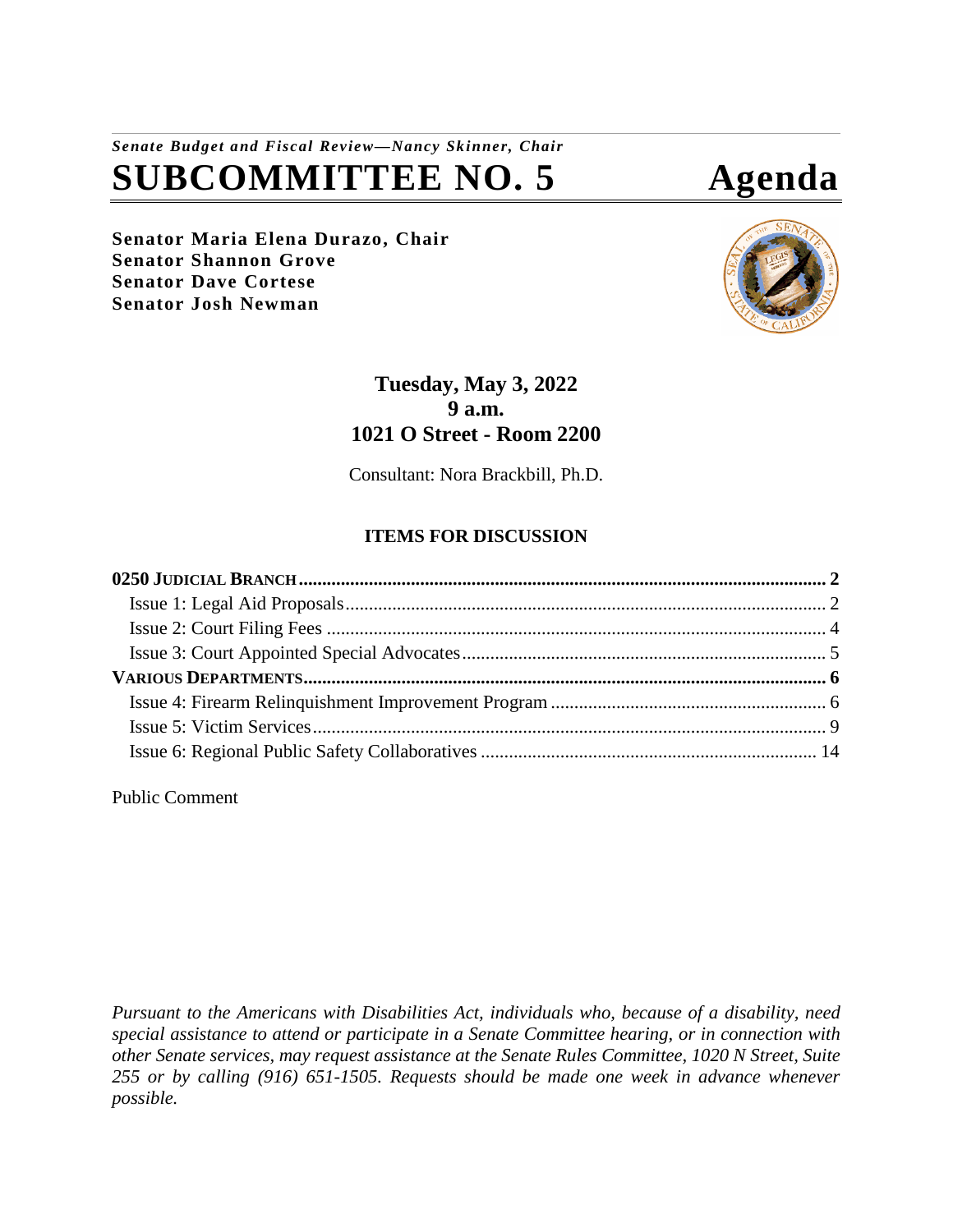## **ITEMS FOR DISCUSSION**

### <span id="page-1-0"></span>**0250 JUDICIAL COUNCIL**

#### <span id="page-1-1"></span>**Issue 1: Legal Aid Proposals**

**Proposal.** The Senate is considering a proposal to strengthen access to legal assistance for Californians, including increasing legal aid funding for eviction and consumer debt cases and creating a loan repayment program to recruit legal aid lawyers.

#### **Background.**

According to the 2022 Justice Gap Study by LSC, 74 percent of low-income households experienced at least one civil legal problem in the past year, and low-income Americans did not get any or enough legal help for 92 percent of their substantial civil legal programs<sup>[1](#page-1-2)</sup>. In addition, 33 percent of low-income Americans had at least one civil legal problem linked to the COVID-19 pandemic in the last year, typically involving access to resources (such as unemployment) or related to housing.

California provides 104 nonprofit legal aid organizations with funding through the IOLTA (Interest on Lawyers' Trust Accounts) program and the Equal Access Fund  $(EAF)^2$  $(EAF)^2$ . These organizations provide free legal services to indigent clients, defined as having income 200 percent or less of the federal poverty threshold, being eligible for Supplemental Security Income, and/or being eligible for free services under services under the Older Americans Act or Developmentally Disabled Assistance Act. The 2021-22 budget included \$70 million for the EAF, including \$40 million ongoing and \$30 million one-time.

*Eviction and Consumer Cases.* According to the National Equity Atlas, over 700,000 households in California are behind on an estimated \$[3](#page-1-4).1 billion in rent<sup>3</sup>. Of the households behind on rent, 80 percent are low-income, 78 percent are people of color, and 50 percent are families with children. In addition to the EAF funding mentioned above, the 2021-22 Budget included \$80 million over three years ARPA funds to provide legal aid services for renters and homeowners.

In addition, according to the Justice Gap Study, "One-half (50%) of low-income households experienced a problem related to consumer issues. Common problems in this area include difficulties with medical debt (affecting 26% of all low-income households), having utilities disconnected (18%), dealing with harassment from creditors (16%), and falling victim to a scam (15%)." In addition, debt collection lawsuits doubled nationwide from 1993 to 2013 and have continued to grow in both number and share of civil dockets, and less than 10 percent of defendants have counsel<sup>[4](#page-1-5)</sup>. More than 70 percent of debt collection lawsuits are resolved with default judgements for the plaintiff.

<span id="page-1-2"></span> <sup>1</sup> https://justicegap.lsc.gov/resource/executive-summary/

<span id="page-1-3"></span><sup>2</sup> https://www.calbar.ca.gov/Portals/0/documents/accessJustice/Legal-Aid-Grant-Recipients.pdf

<span id="page-1-4"></span><sup>3</sup> https://nationalequityatlas.org/rent-debt

<span id="page-1-5"></span><sup>4</sup> https://www.pewtrusts.org/en/research-and-analysis/reports/2020/05/how-debt-collectors-are-transforming-thebusiness-of-state-courts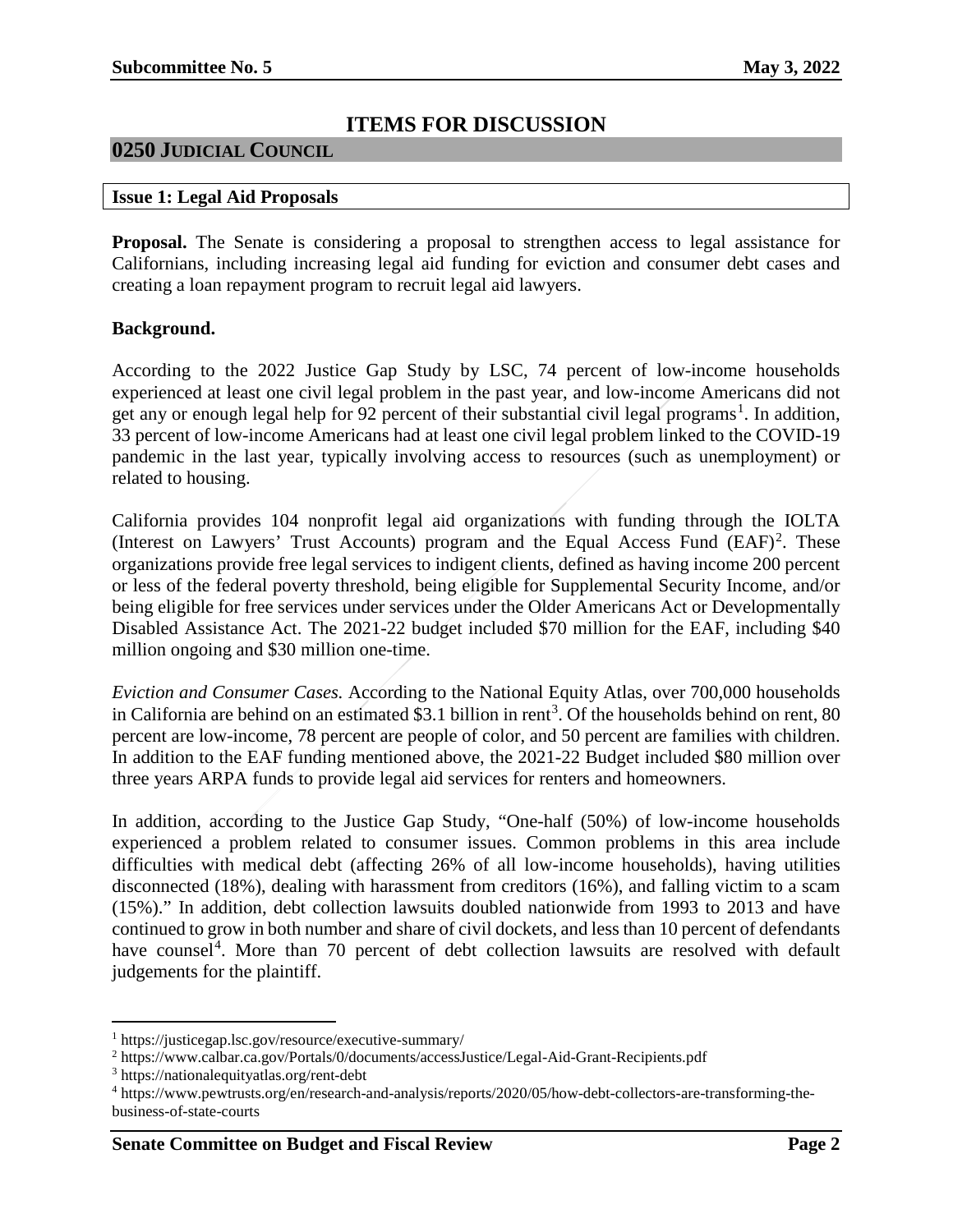*Loan Repayment Assistance Programs (LRAPs).* According to the California Access to Justice Commission (ATJ), there is one legal aid attorney for every 7,000 Californians who are eligible for legal help. Legal aid attorneys are paid significantly less than other comparable jobs in government agencies or the private sector, and they face significant educational debt. Educational debt repayment is a common recruitment tool used for high-need professions, including teaching and health care. For legal aid attorneys, a typical loan payment in an income-based repayment program is \$5,000 or less annually. LRAPs can help relieve the burden of this debt and are taxexempt up to \$5,250 per year. A \$10 million appropriation could provide 2,000 attorneys with up to \$5,000 each in loan repayment. According to ATJ, there are 1800 attorneys working at organizations funded through IOLTA and 850 immigration attorneys funded by the Department of Social Services.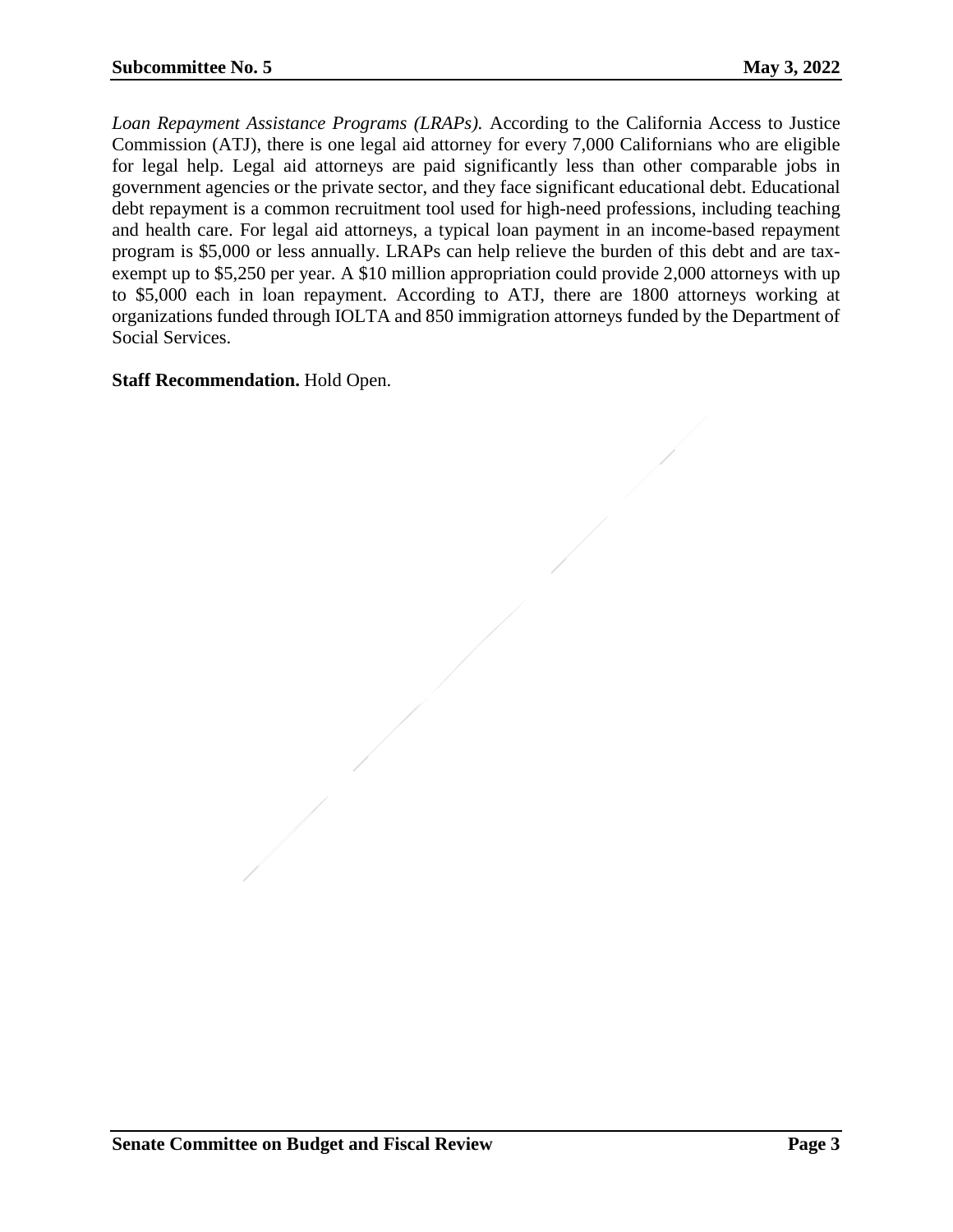#### <span id="page-3-0"></span>**Issue 2: Court Filing Fees**

**Proposal.** The Senate is considering a proposal to increase the income threshold for automatic waivers of court filing fees. Fee waivers are currently automatically granted to individuals with incomes below 125% of the federal poverty threshold and/or on certain types of government assistance. This proposal would raise the income threshold, and base it on a percentage of the state median income to reflect California's cost of living.

#### **Background.**

The Legislature has taken significant action through the state budget process to address fines and fees in the criminal system. However, there are also significant fees on the civil side. As discussed in the previous item, low-income Californians are likely to face civil legal issues. In civil cases, even defendants must pay a fee to file a response. The statewide civil filing fee to respond to a debt collection lawsuit is currently \$435. Thus, even if the lawsuits are groundless, the cost of simply filing a response to the suit in court is too much for many Californians to pay. As mentioned in the previous item, more than 70 percent of debt collection lawsuits are resolved with default judgements for the plaintiff<sup>[5](#page-3-1)</sup>.

Under current law, to get the court to waive the filing fee automatically, a person must receive certain government benefits or have an income under 125 percent of the federal poverty threshold. Individuals who do not qualify automatically may petition for a fee waiver, but it is an intensive process requiring significant documentation about household expenses. For comparison, the definition of an indigent client for legal aid purposes is 200 percent of the federal poverty threshold (SB 498 (Umberg), Chapter 688, Statutes of 2021), which is \$55,500 for a family of four. Raising the income threshold for automatic fee waiver to this level would cost the state an estimated \$18 million annually. Raising the income threshold to \$72,080, which is 80 percent of the state median income, would cost the state an estimated \$32 million annually.

<span id="page-3-1"></span> <sup>5</sup> https://www.pewtrusts.org/en/research-and-analysis/reports/2020/05/how-debt-collectors-are-transforming-thebusiness-of-state-courts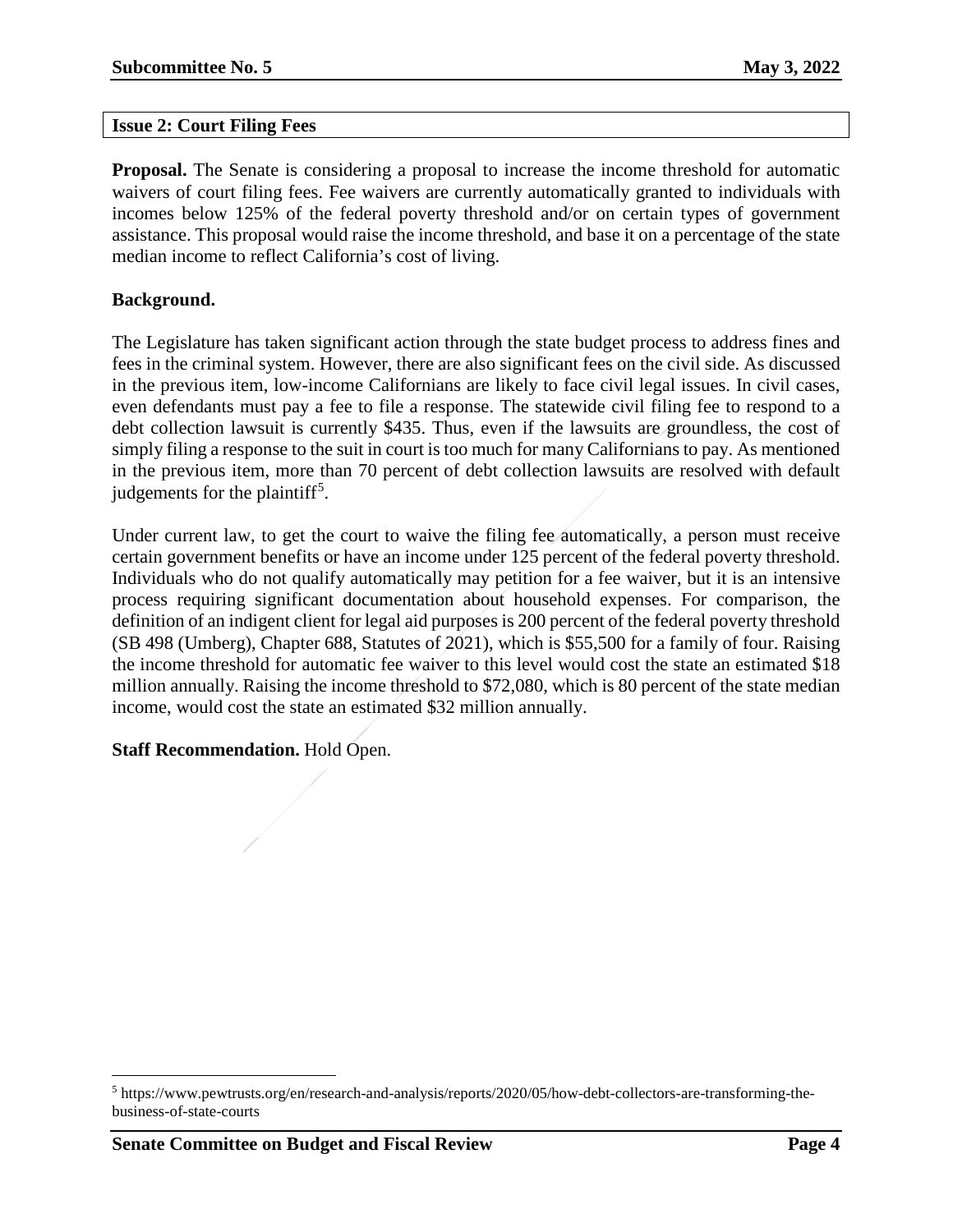#### <span id="page-4-0"></span>**Issue 3: Court Appointed Special Advocates**

**Proposal.** The Senate is considering a proposal to provide additional funding to the California Court Appointed Special Advocate (CASA) Association to expand CASA services in the state. CASAs are volunteers appointed by judges to provide direct support and advocacy to youth in foster care. Currently, 13,000 foster children have CASA volunteers, representing 16 percent of the roughly 80,000 youth in foster care. The California CASA Association is requesting \$75 million over three years to expand their services to additional youth.

#### **Background.**

CASAs are volunteers appointed by judges to provide direct, one-on-one, consistent support and advocacy to children in foster care. These volunteers are trained and supervised by professional staff through a network of local programs, and typically stay with the same child throughout the entire court process. Children with a CASA tend to experience better outcomes<sup>[6](#page-4-1)</sup>.

In California, there are 44 local programs serving 51 counties. Last year, nearly 13,000 foster children had CASA volunteers. However, that represents only 16 percent of the roughly 80,000 youth in foster care. It costs roughly \$4,000 per CASA per year, amounting to around \$50 million per year in California. The state contributes \$2.7 million annually, which provides paid staff members to oversee the local programs. CASA programs also receive Victims of Crime Act (VOCA) and philanthropic funding.

The California CASA Association is requesting \$75 million over three years to expand outreach and recruitment efforts, improve CASA training, and expand infrastructure so they can serve additional youth in foster care. The California CASA Association proposes to distribute \$60 million of the funding to local CASA programs to expand recruitment and training programs and stabilize local budgets and staffing. The remaining funding would be used statewide for volunteer recruitment initiatives, shared resources and infrastructure, development of statewide training curriculum, and other uses.

<span id="page-4-1"></span> <sup>6</sup> https://nationalcasagal.org/our-impact/research-and-effectiveness/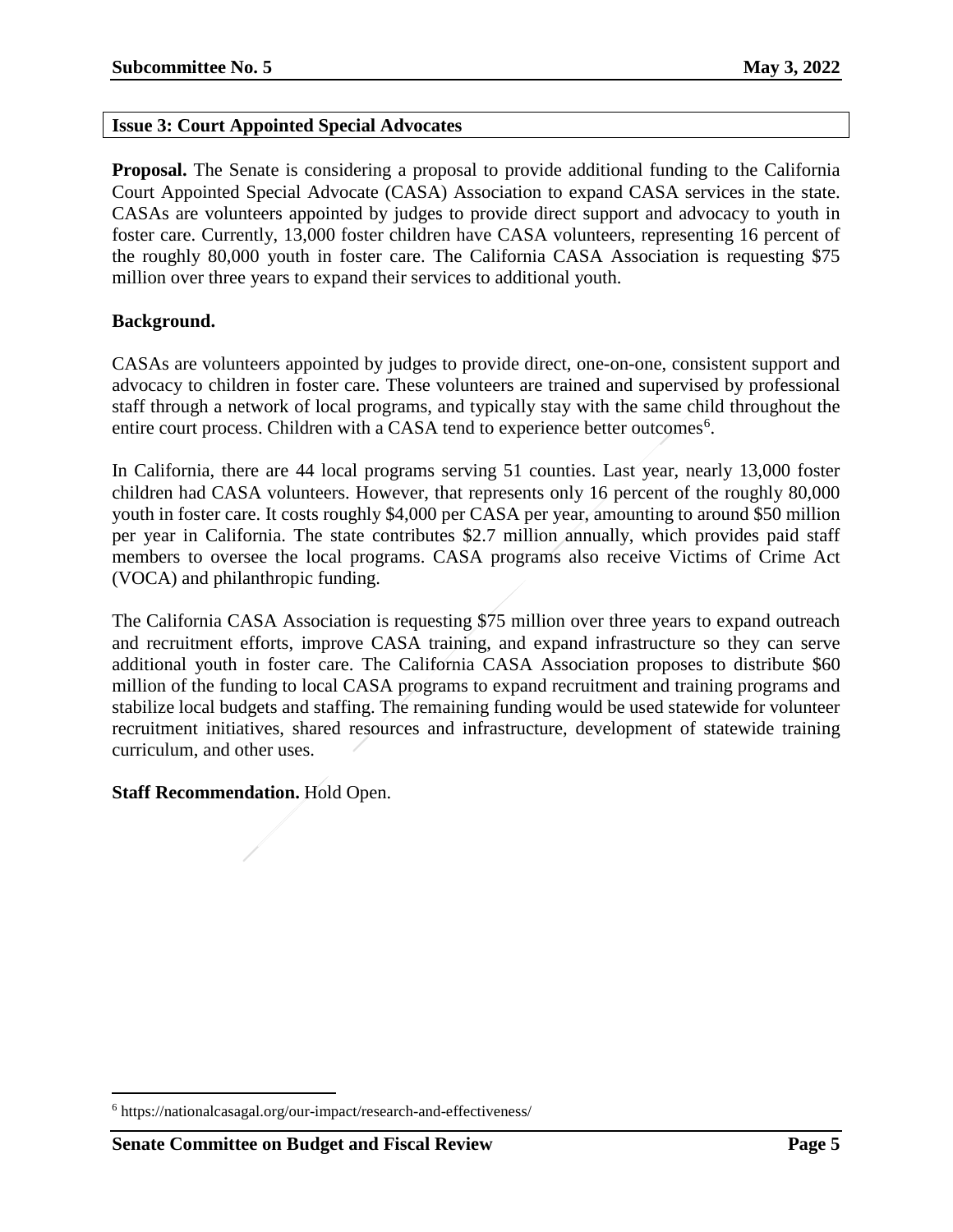#### <span id="page-5-0"></span>**VARIOUS DEPARTMENTS**

#### <span id="page-5-1"></span>**Issue 4: Firearm Relinquishment Improvement Program**

**Proposal.** The Senate is considering a proposal to implement a relinquishment program to remove firearms more promptly from individuals with court-ordered prohibitions on owning firearms.

#### **Background.**

According to a 2018 survey from the Firearm Violence Research Center at UC Davis<sup>[7](#page-5-2)</sup>, around 4.2 million people in California own a total of 20 million firearms, including 9 million handguns. Most Californian gun owners own one or two guns, but ten percent of gun owners own ten or more guns, accounting for roughly half of the guns in the state. California has a lower rate of gun ownership than the national average and has the ninth lowest state gun ownership rate<sup>[8](#page-5-3)</sup>.

However, firearm ownership in California and the United States has increased since the beginning of the pandemic. Firearm sales in the United States surged by an estimated 64 percent between March and May of 2020<sup>[9](#page-5-4)</sup>. Researchers at the Firearm Violence Research Center at UC Davis estimated that 110,000 new guns were purchased in California between March and July 2020. People with ready access to a firearm are almost twice as likely to be killed and three times more likely to commit suicide than those without such access<sup>[10](#page-5-5)</sup>.

*Increase in Number of Armed and Prohibited Persons.* The state's Armed and Prohibited Persons System (APPS) identifies individuals who legally purchased or registered firearms, but subsequently became prohibited from owning or possessing them. These "armed and prohibited persons" include those convicted of felonies and some misdemeanors, found by a court to be a danger to themselves or others due to mental illness, or have a restraining order against them. From 2008 to 2021, the number of such persons more than doubled—from 10,266 to 23,598 individuals. Individuals are generally removed from this list when law enforcement reports they no longer possess their firearms (such as if a police department seized them).

*Increased Role of Firearms in Crime and in Firearm Deaths.* California experienced a concerning 31 percent increase in homicides and a 9 percent increase in aggravated assaults between 2019 and 2020. In a July 2021 analysis of violent crime in large California counties, PPIC found that the share of crimes involving guns increased for homicides, aggravated assaults, and robberies. These increases mirror nationwide trends. Preliminary statistics from 2021 indicate that these may be increasing again from 2020 to 2021. However, the 2020 homicide rate is 62 percent lower than its peak in 1980, and the 2020 aggravated assault rate is 55 percent lower than its peak in 1992.

As shown below, total firearm-related deaths increased from 2,925 deaths in 2019 to 3,428 deaths in 2020—an increase of 503 deaths (or 17 percent). Of this amount, homicide firearm deaths increased from 1,246 deaths in 2019 to 1,731 deaths in 2020—an increase of 485 deaths (or

 <sup>7</sup> https://health.ucdavis.edu/vprp/UCFC/Fact\_Sheets/CSaWSBrief\_InjPrev\_Kravitz-Wirtz.pdf

<span id="page-5-3"></span><span id="page-5-2"></span><sup>8</sup> https://journalistsresource.org/health/gun-buybacks-what-the-research-says/

<span id="page-5-4"></span><sup>9</sup> [https://www.medrxiv.org/content/10.1101/2020.10.03.20206367v1.full.pdf;](https://www.medrxiv.org/content/10.1101/2020.10.03.20206367v1.full.pdf) https://www.latimes.com/science/story/2020-10-17/about-110-000 californians-have-bought-a-gun-since-the-coronavirus-arrived-study-says

<span id="page-5-5"></span><sup>10</sup> [https://www.nejm.org/doi/full/10.1056/NEJMsa1916744;](https://www.nejm.org/doi/full/10.1056/NEJMsa1916744) https://www.latimes.com/science/la-sci-guns-20140121-story.html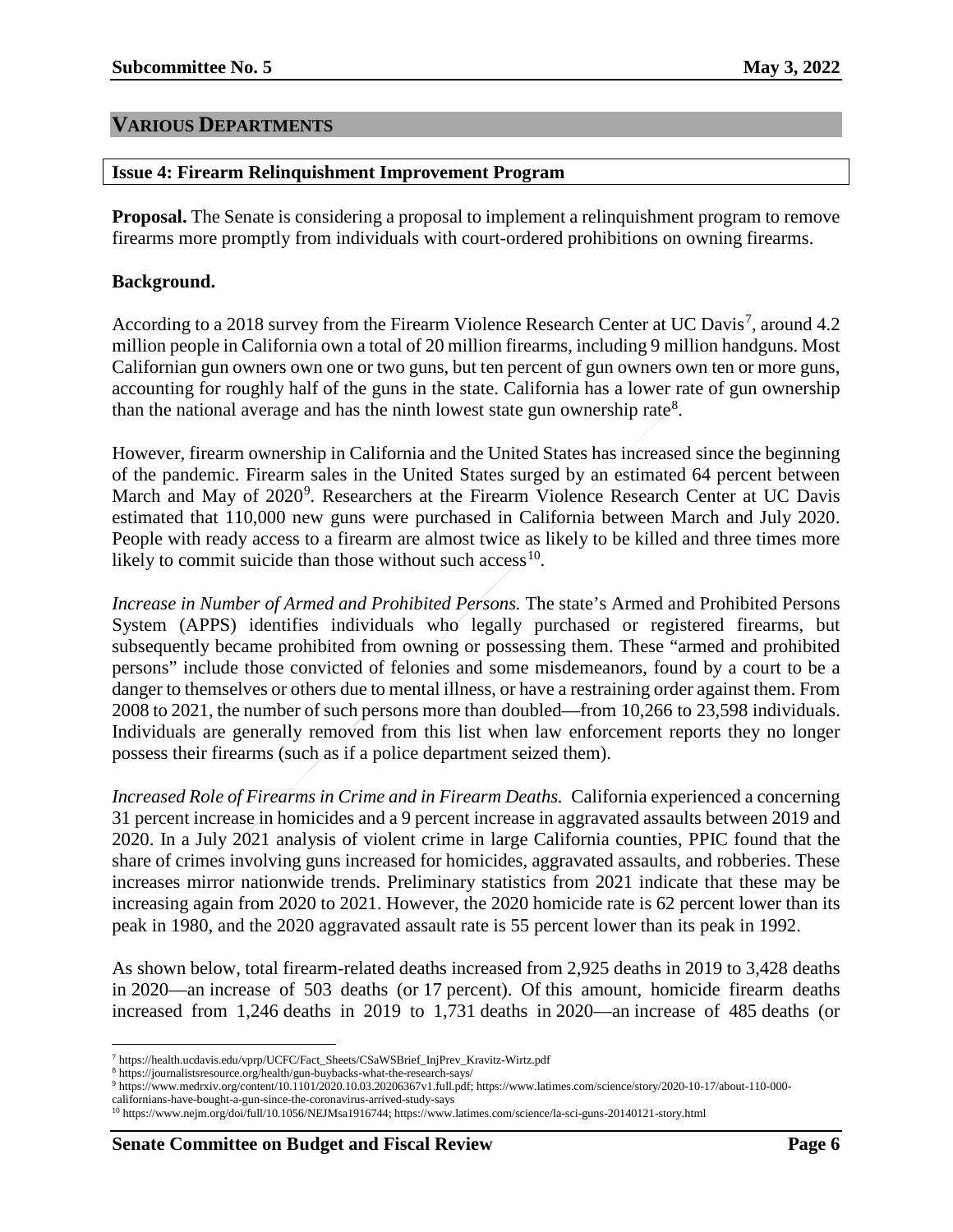39 percent). In contrast, while there are slight fluctuations over the past decade, suicide firearm deaths were roughly the same in 2019 (1,586 deaths) and 2020 (1,552 deaths).



**Firearm-Related Deaths Increased in 2020** 

**LAO Recommendations.** The Governor's Budget included \$25 million for a gun buyback program. In response, the LAO presented several alternatives for addressing firearm violence, summarized below.

*Options to Expand Existing Programs.* The Legislature could consider expanding certain existing programs targeted at crime, particularly those programs with subject matter and/or operational expertise that could be leveraged to address problems more effectively and quickly than establishing a new program. Using an existing program can avoid duplication of effort as well as start-up challenges (such as taking time to identify and develop stakeholder relationships or to create new operational processes) that would face a new program. Potential programs that the Legislature could expand include:

• *Gun Violence Reduction Program to Reduce Number of Armed and Prohibited Persons.* As previously discussed, APPS identified nearly 23,600 armed and prohibited persons as of January 2021. The 2021-22 budget provided \$10 million one-time General Fund to DOJ's Gun Violence Reduction Program for competitive grants to county sheriff's departments to reduce the number of armed and prohibited persons by seizing firearms and ammunition from them. To the extent the Legislature would like to further reduce the number of armed and prohibited persons, it could provide additional funding to the Gun Violence Reduction Program and make other law enforcement agencies (such as city police) eligible for grants.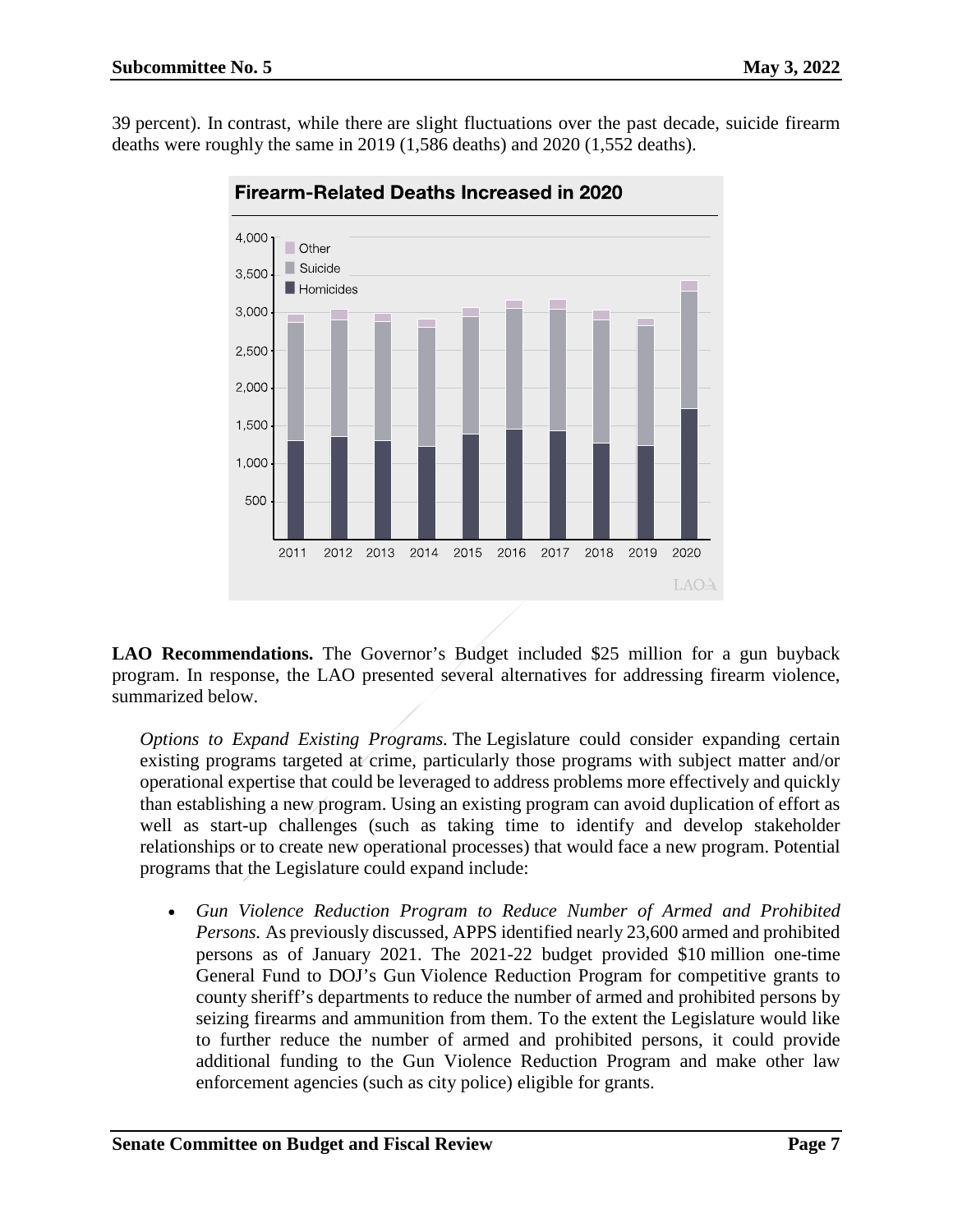• *Firearm Removal From Individuals Immediately When They Become Prohibited.* Beginning in 2018, courts have been required to inform individuals upon conviction of a felony or certain misdemeanors that they must (1) turn over their firearms to local law enforcement, (2) sell the firearms to a licensed firearm dealer, or (3) give the firearms to a licensed firearm dealer for storage. Courts are also required to assign probation officers to report on what offenders have done with their firearms. Probation officers are required to report to DOJ if any firearms are relinquished to ensure the APPS armed and prohibited persons list is updated. To the extent the Legislature would like to limit growth in the number of armed and prohibited persons, providing funding to local law enforcement agencies and probation departments to ensure this process is followed can be effective as firearms would be surrendered at the time of conviction.

In addition, there is no consistent, statewide process for collecting weapons from people with court-ordered firearm prohibitions unrelated to a criminal conviction, such as domestic violence protection orders or gun violence restraining orders. The Senate is considering a proposal to create a standard process to ensure that individuals who become prohibited from possessing firearms pursuant to court orders promptly relinquish their firearms. This will require the courts and law enforcement to coordinate on identifying individuals who have firearms and become subject to relinquishment orders. The proposal includes \$15 million over three years to fund dedicated staff positions to oversee this coordination for each court.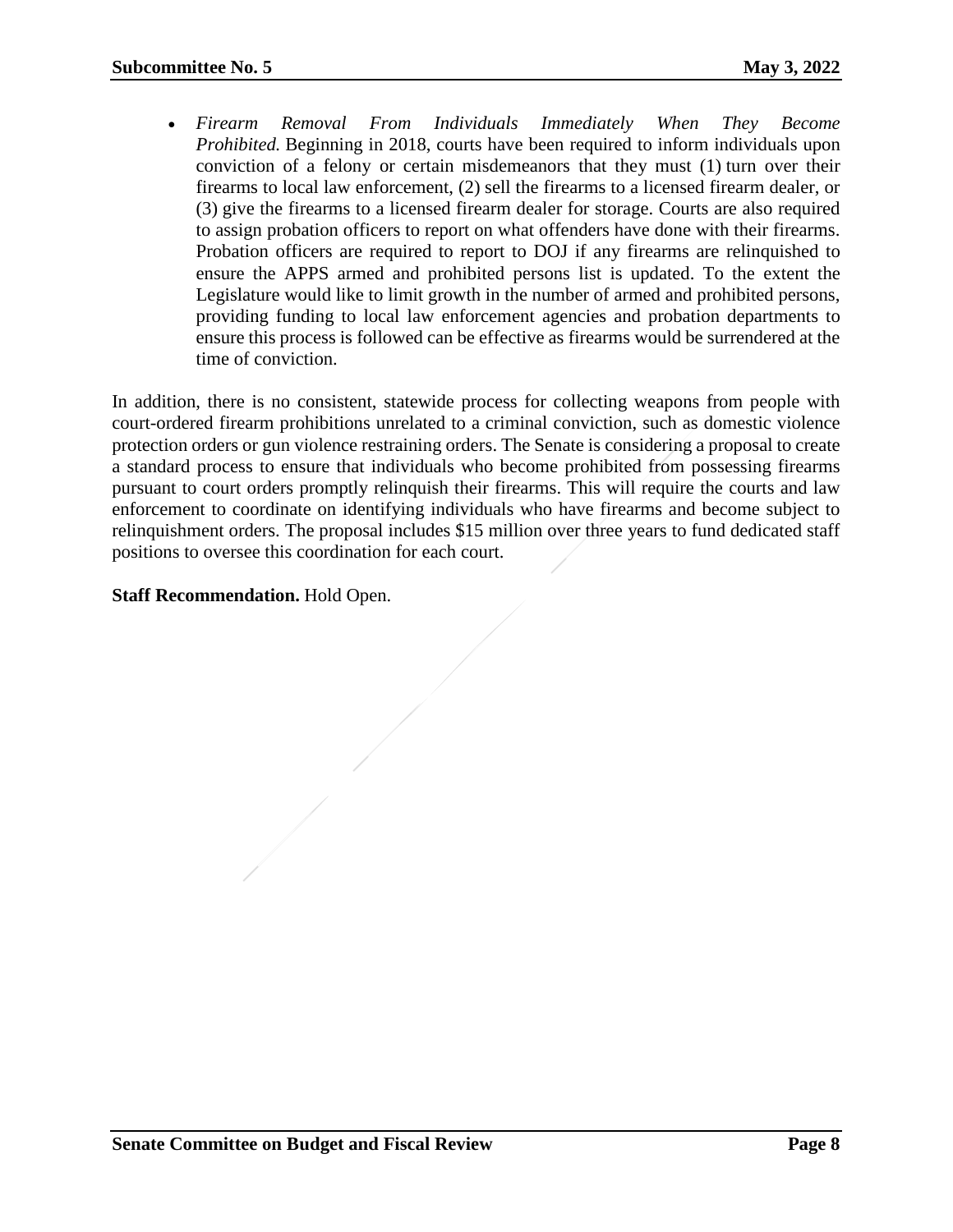#### <span id="page-8-0"></span>**Issue 5: Victim Services**

**Proposal.** The Senate is considering proposals to expand services to victims of crimes. The current process for victim compensation is reimbursement-based and has significant limits on eligibility, acceptable evidence, and compensation amounts. The proposals being considered include an immediate financial assistance program, various changes to eligibility and compensation limits, additional support for the Restitution Fund, and funding to expand trauma recovery centers.

**Background.** Victim services are currently spread across four state departments, with most grants and programs residing in the Victim Compensation Board (CalVCB) and the Office of Emergency Services (OES). The other two entities are the California Department of Corrections and Rehabilitation (which handles restitution collection and notification) and the Department of Justice (victim assistance and information services). OES combines federal and state funding to support more than 1,200 projects providing victim services throughout the state, and in 2018-19, OES administered \$486.5 million in grant funds. Likewise, VCB also combines federal and state funding—from fines and restitution orders paid by offenders convicted of traffic infractions, misdemeanors, or felonies—to offer compensation directly to, or on behalf of, victims and survivors who are injured or threatened with injury.

CalVCB is a three-member board comprised of the Secretary of the Government Operations Agency, the State Controller, and a public member appointed by the Governor. Board members set policy for the organization and make decisions on matters, including appeals for victim compensation and claims of persons erroneously convicted of felonies. CalVCB administers the Victim Compensation Program which utilizes a reimbursement model for certain expenses to victims who have suffered physical, or the threat of physical injury, related to violent crime. Over the last three years, CalVCB has processed an average of 49,180 applications per year and provided \$57.7 million in compensation to victims annually.

| <b>Fund Source</b>      | 2018-19 | 2019-20 | 2020-21 | 2021-22 | 2022-23 |
|-------------------------|---------|---------|---------|---------|---------|
| <b>Restitution Fund</b> | 85.764  | 88.727  | 54.996  | 56.334  | 51.655  |
| <b>General Fund</b>     | 0.134   | 0.138   | 23 636  | 40.94   | 47.175  |
| Safe Neighborhoods and  |         |         |         |         |         |
| <b>Schools Fund</b>     |         |         |         |         |         |
| (Proposition 47)        | 6.413   | 7.596   | 10 15   | 11.583  | 14.696  |
| <b>Federal Funds</b>    | 17.599  | 17.283  | 17 783  | 24.82   | 31.804  |
| <b>Reimbursements</b>   |         | 0.543   | 0.951   | 0       |         |
| <b>Total</b>            | 109.91  | 114 287 | 107.516 | 133.677 | 145 33  |

Funding for the Victim Compensation Program (in millions)

Source: LAO

*Process for Application.* Applicants may apply online, use a paper application, or seek assistance at a County Victim Witness Assistance Center. CalVCB's website also indicates that advocates are available to help applicants to complete an application, find emergency shelter, file a temporary restraining order, and find other resources.

Eligible applicants are:

• CA residents, even if the crime occurred out of state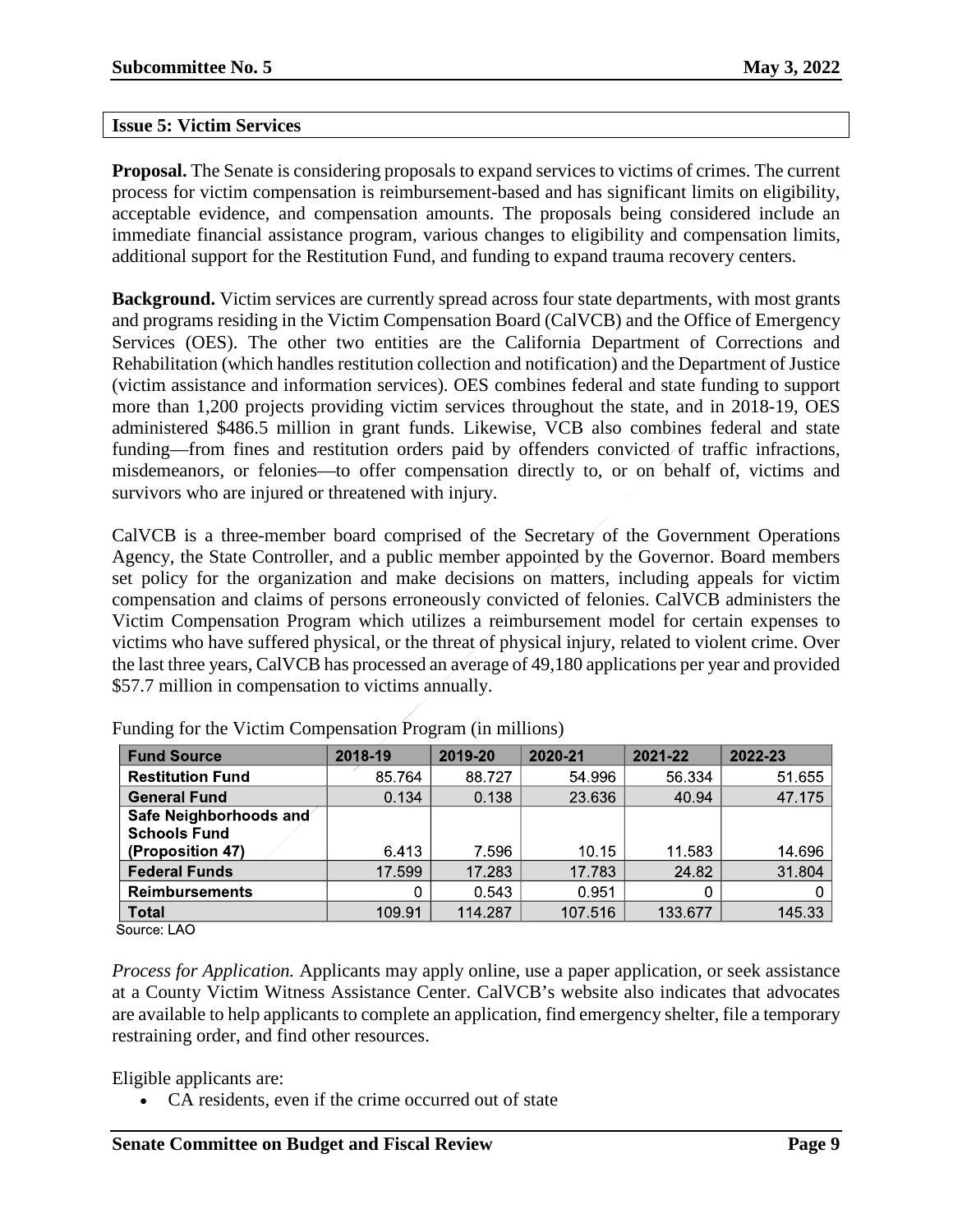- Non-residents who are victimized in California
- Specific members of the victim's family or person in close relationship to the victim
- Any individual who assumes the obligation of paying a deceased victim's medical, burial, or crime scene clean up expenses

Applications must be filed within seven years of the crime, seven years after the direct victim turns 18, or seven years from when the crime could have been discovered, whichever is later. If the application is based on specified crimes involving sex with a minor, the applicant may file at any time prior to their 28th birthday. Application extensions may be granted under certain circumstances if a "late filling consideration" form is submitted with their application. These circumstances are; (1) the prosecutor recommends the extension based on the applicant's cooperation with law enforcement and the prosecutor to catch and prosecute the accused; (2) the victim or derivative victim experiences additional pecuniary loss during the prosecution or in the punishment of the accused; or, (3) a delay in reporting due to the nature of the crime. Recommendations to approve or deny a claim is generally made within 90 days of receiving the application.

The types of expenses that applicants may apply for are:

- Crime scene clean up
- Funeral and burial expenses
- Home or vehicle modifications for victims who became disabled
- Income loss
- Medical and dental treatment
- Mental health services
- Relocation
- Residential Security

Currently, CalVCB provides materials in 13 languages as required by state law. They have inhouse Spanish speakers and have contracts with interpretation and translation service providers. CalVCB's website is also integrated with Google Translate so that each page can be automatically translated.

During the COVID-19 pandemic, CalVCB worked to improve its digital outreach, updated and translated publications that are mailed to organizations that assist victims/survivors. In May of 2021, CalVCB overhauled its website to create an easier interface that is also accessible on mobile devices. They also worked with law enforcement agencies and victim witness centers to provide resources to victims/survivors. CalVCB assesses the efficacy of these efforts based on the number of contacts made and the resulting application trends. At this time, CalVCB has not used any user surveys to collect feedback from applicants who utilize the website and other services provided by the board.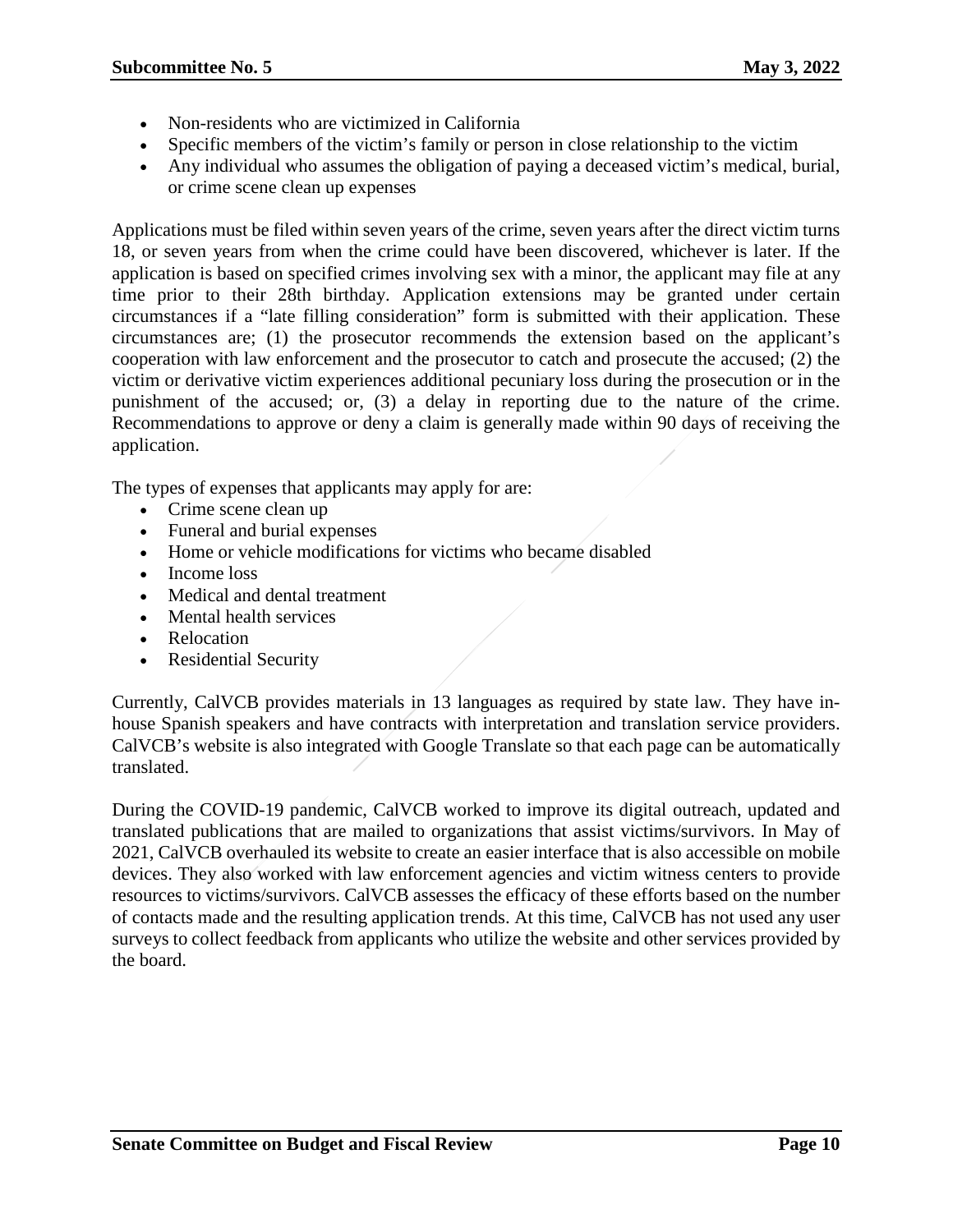*Compensation Claims from 2018-2021.* This table provide historical data on application claims processed by the CalVCB.

|                        | 2018            | 2019            | 2020            | 2021            |
|------------------------|-----------------|-----------------|-----------------|-----------------|
| <b>Claims Received</b> | 53,400          | 54,491          | 43,337          | 39,718          |
| <b>Total Payments</b>  | \$61,570,330.34 | \$61,814,544.52 | \$55,138,750.74 | \$47,226,240.02 |
| <b>Claims Allowed</b>  | 51,881          | 47,097          | 42,393          | 32,649          |
| <b>Claims Denied</b>   | 5,046           | 4,208           | 5,857           | 5,180           |

Source: Cal VCB. All claims are paid from the Restitution Fund.

Of the claims that were denied, the following table indicates the reasons for denial.

|                                                                        | 2018                                                                 | 2019  | 2020  | 2021  |
|------------------------------------------------------------------------|----------------------------------------------------------------------|-------|-------|-------|
|                                                                        |                                                                      |       |       |       |
| <b>Total Claims</b><br><b>Denied</b>                                   | 5,046                                                                | 4,208 | 5,857 | 5,180 |
|                                                                        | Claims Denied, By Reason (Claims may be denied for multiple reasons) |       |       |       |
| <b>Not a Covered</b><br><b>Crime</b>                                   | 2,021                                                                | 1,761 | 2,107 | 1,736 |
| <b>Lack of</b><br>Preponderance<br>of Evidence                         | 2,843                                                                | 2,379 | 3,429 | 3,196 |
| <b>Involvement</b>                                                     | 934                                                                  | 735   | 745   | 713   |
| <b>Lack of</b><br><b>Cooperation</b><br>with Board                     | 443                                                                  | 376   | 444   | 294   |
| <b>Lack of</b><br><b>Cooperation</b><br>with Law<br><b>Enforcement</b> | 905                                                                  | 662   | 579   | 461   |
| <b>Doesn't Meet</b><br><b>Residency</b><br><b>Requirements</b>         | 64                                                                   | 81    | 71    | 42    |
| Late<br><b>Application</b>                                             | 216                                                                  | 166   | 133   | 120   |

Source: CalVCB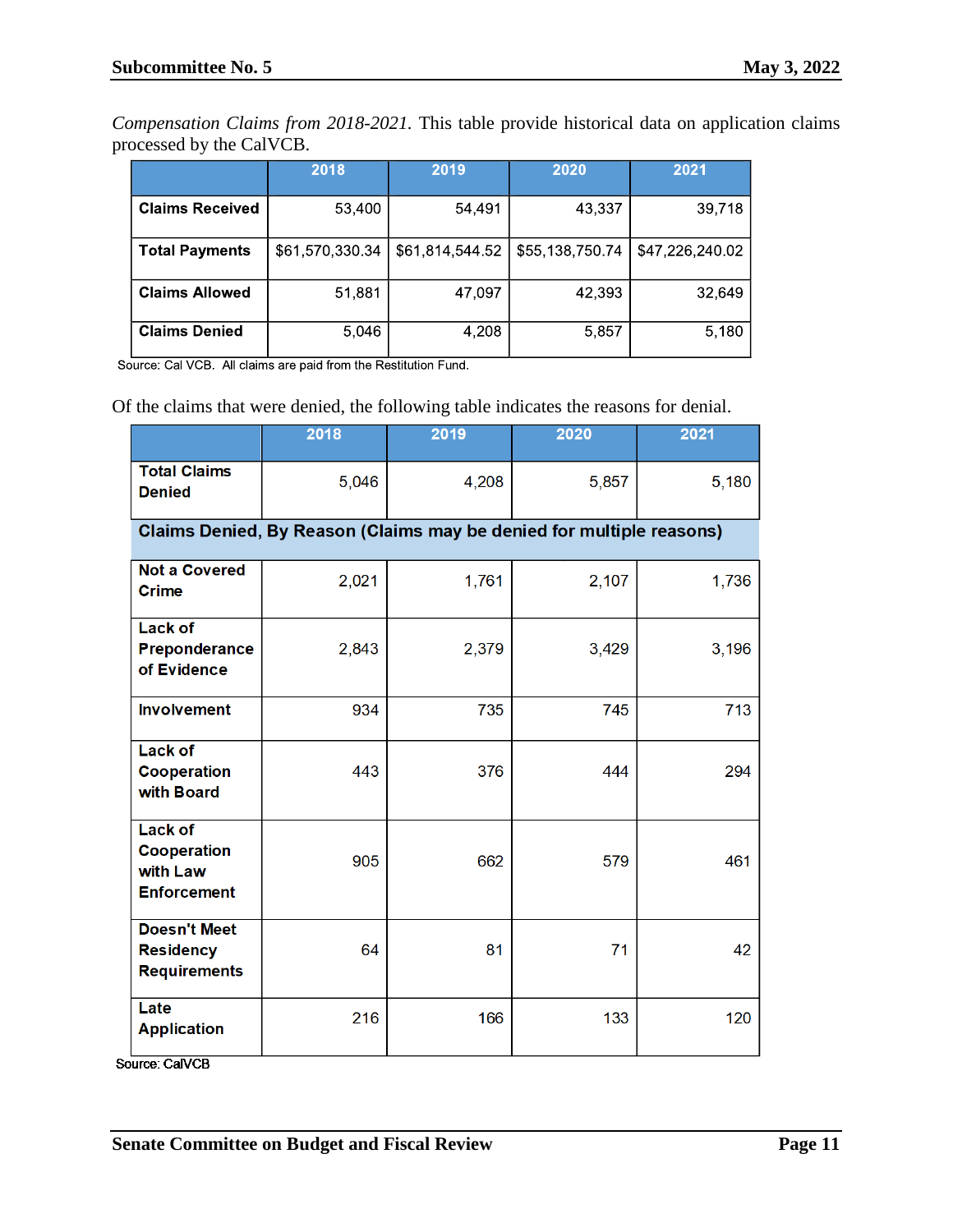It can take weeks or months for CalVCB to approve and process a claim. In 2021, it took 32 days on average to approve a claim. The time it takes CalVCB to then process the claim depends on the category of the claim, with the slowest being 62 days on average to process is income/support loss claims.

*Compensation Limits*. There are statutory limits on the amount of total compensation, as well as compensation for specific expenses such as crime scene cleanup and relocation. Those benefit limits have not been adjusted since they were established approximately 20 years ago. The funeral/burial and relocation limits are frequently cited by advocates as insufficient to meet the needs of victims. Correspondingly, the Governor's Budget included a proposal to raise the caps for three categories: crime scene cleanup costs, funeral/burial costs, and relocation claims. The following table summarizes the unmet need due to these statutory limitations and the overall \$70,000 lifetime benefit maximum across all benefit types.

| <b>Total Unmet Needs Due to Benefit Caps, By Category</b> |                |                |                 |                 |
|-----------------------------------------------------------|----------------|----------------|-----------------|-----------------|
|                                                           | 2018           | 2019           | 2020            | 2021            |
| <b>Crime Scene</b><br><b>Cleanup</b>                      | \$99,420.66    | \$25,779.45    | \$91,660.12     | \$47,645.77     |
| Dental                                                    | \$0.00         | \$0.00         | \$94,456.00     | \$103,611.75    |
| <b>Funeral/Burial</b>                                     | \$2,981,932.68 | \$2,940,356.44 | \$4,134,788.14  | \$6,582,997.55  |
| Home<br>Modification                                      | \$0.00         | \$0.00         | \$0.00          | \$80,000.00     |
| Medical                                                   | \$214,801.41   | \$1,128,654.10 | \$833,425.57    | \$1,531,422.39  |
| <b>Mental Health</b>                                      | \$344,249.50   | \$860,537.78   | \$1,199,048.91  | \$988,868.98    |
| Rehabilitation                                            | \$0.00         | \$0.00         | \$0.00          | \$0.00          |
| <b>Relocation</b>                                         | \$2,591,083.69 | \$3,243,571.62 | \$3,775,319.82  | \$5,250,386.70  |
| Residential<br>Security                                   | \$191,237.86   | \$265,188.77   | \$372,177.69    | \$397,916.85    |
| Vehicle<br>Purchase/Mod                                   | \$134,764.40   | \$217,892.78   | \$347,610.19    | \$194,388.38    |
| <b>Total Unmet</b><br><b>Needs</b>                        | \$6,557,490.20 | \$8,681,980.94 | \$10,848,486.44 | \$15,177,238.37 |

Source: CalVCB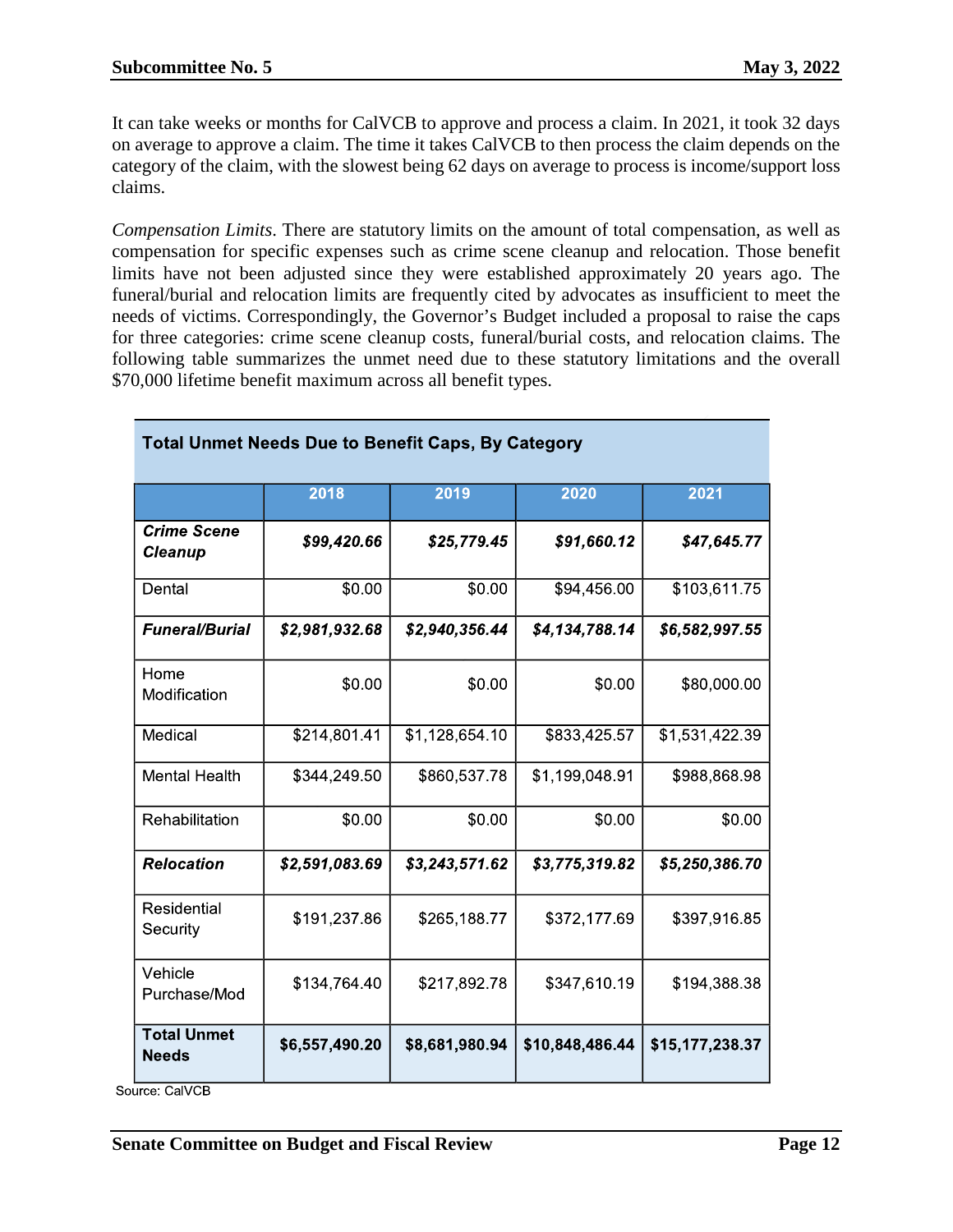There are several challenges that victims face while trying to receive assistance. These include:

- It often takes weeks or months to get a claim approved, and then additional time to get reimbursed. This leaves victims with significant financial burdens in the immediate aftermath of the crime.
- California is one of only eight states that denies victim compensation to people based on past conviction or their status on probation or parole.
- Claims typically require the victims to cooperate with law enforcement and file police reports. California allows alternatives to police reports for certain victims/survivors (typically human trafficking, domestic violence, sexual assault) but not all victims/survivors. The federal VOCA Fix Act, which passed in July of 2021, clarified that states are not required under federal rules to deny victims/survivors compensation for noncooperation with law enforcement, providing the opportunity for states to change their policies. Some states, like Hawaii and Vermont have already removed their cooperation requirement. Illinois changed its policy such that if a victim/survivor seeks medical care, this alone qualifies as cooperation.

The Senate is considering the following proposals to expand services to victims of crimes:

- *Immediate Assistance for Survivors of Violence.* \$100 million one-time to create a pilot grant program to community-based organizations to provide immediate cash assistance to victims.
- *Various Changes to Victims Compensation.* \$50 million to make changes to the victims compensation process, including further increasing compensation limits and the total award amount, and streamlining the application process to provide responses to victims more quickly and ease the documentation burdens.
- *Stabilization of the Restitution Fund.* \$115 million ongoing General Fund to stabilize the Restitution Fund in the face of ongoing declines in fine and fee revenue.
- *Expanded funding for Trauma Recovery Centers (TRCs).* \$15 million to increase the funding distributed by CalVCB to fund TRCs throughout the state. TRCs are comprehensive centers that provide a variety of services to survivors, such as mental health treatment and legal advocacy. CalVCB funds TRCs through a competitive grant process, which provides roughly \$16 million annually in funding for 18 TRCs.

*Related Legislation*. SB 993 (Skinner) includes some of the proposals being considered. The purpose of the bill is to: 1) establish the Flexible Assistance for Survivors of Violence Pilot Grant Program; 2) make various changes to the California Victim Compensation Program; and 3) expand wrongful conviction compensation to include compensation for each day served on parole or supervised release and reasonable attorney fees.